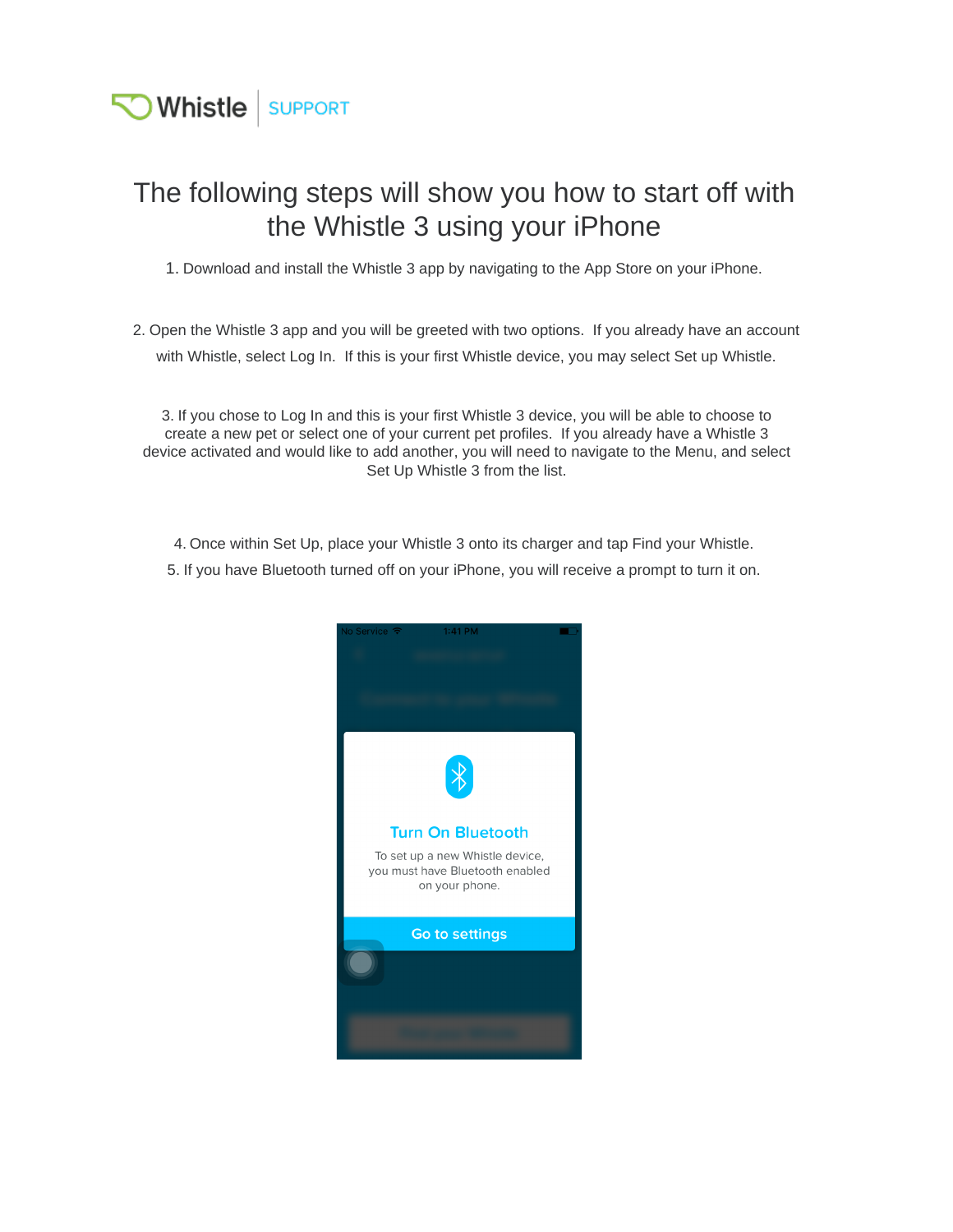- 6. Once Bluetooth is turned on and you are back in the Whistle 3 app, it will tell you once it has found your Whistle 3 via Bluetooth.
	- 7. Set Up will then take you through signing into your Wi-Fi after tapping Connect to Wi-Fi.
- 8. A list of Wi-Fi networks near you will appear once the device has finished scanning. Select your Wi-Fi network and enter the password on the next screen. Your Whistle will then connect to your selected Wi-Fi network.

| $\bullet\bullet\bullet\bullet$ AT&T $\widehat{\phantom{a}}$ | 8:58 PM                          | 81%<br>$\tau$ . |  |  |  |  |  |
|-------------------------------------------------------------|----------------------------------|-----------------|--|--|--|--|--|
| K                                                           | <b>CONNECT TO WI-FI</b>          |                 |  |  |  |  |  |
|                                                             |                                  |                 |  |  |  |  |  |
|                                                             |                                  |                 |  |  |  |  |  |
|                                                             |                                  |                 |  |  |  |  |  |
| Enter the Wi-Fi password for                                |                                  |                 |  |  |  |  |  |
| GetLucky                                                    |                                  |                 |  |  |  |  |  |
| The password is                                             |                                  |                 |  |  |  |  |  |
|                                                             |                                  |                 |  |  |  |  |  |
|                                                             |                                  |                 |  |  |  |  |  |
|                                                             |                                  |                 |  |  |  |  |  |
|                                                             |                                  |                 |  |  |  |  |  |
|                                                             |                                  |                 |  |  |  |  |  |
|                                                             |                                  |                 |  |  |  |  |  |
|                                                             |                                  |                 |  |  |  |  |  |
| Continue                                                    |                                  |                 |  |  |  |  |  |
|                                                             | $\mathbf{i}$                     |                 |  |  |  |  |  |
| W<br>q<br>е                                                 | t<br>$\cup$<br>$\mathsf{r}$<br>У | $\circ$<br>р    |  |  |  |  |  |
| S<br>a                                                      | $\mathsf f$<br>j<br>h<br>d<br>g  | I<br>k          |  |  |  |  |  |
|                                                             |                                  |                 |  |  |  |  |  |
| Z<br>⇧                                                      | b<br>С<br>n<br>X<br>V            | m<br>⊗          |  |  |  |  |  |
|                                                             |                                  |                 |  |  |  |  |  |
| .?123                                                       | space                            | Done            |  |  |  |  |  |

9. You will then get to enter information about your pet including their name, breed, and age.

| ••••• AT&T 全<br>8:58 PM         | $7$ 81%                             | <b>***** AT&amp;T 全</b>          | 8:59 PM               | $\tau$ 81%                   |  |
|---------------------------------|-------------------------------------|----------------------------------|-----------------------|------------------------------|--|
| K<br><b>PET PROFILE</b>         | ∢<br><b>SMALLS'S PROFILE</b>        |                                  |                       |                              |  |
| Now let's get to know your pet! | <b>What breed of dog is Smalls?</b> |                                  |                       |                              |  |
|                                 | <b>Australian Bandog</b>            |                                  |                       |                              |  |
| Pet Name                        | Australian Bandog                   |                                  |                       |                              |  |
|                                 |                                     | <b>Australian Boxherd</b>        |                       |                              |  |
|                                 | Australian Bulldog                  |                                  |                       |                              |  |
|                                 |                                     | <b>Australian Cattle Dog</b>     |                       |                              |  |
|                                 |                                     | <b>Australian Cattle Dog Mix</b> |                       |                              |  |
| Continue                        | Continue                            |                                  |                       |                              |  |
| Q<br>E<br>W<br>R<br>$\top$<br>Y | P<br>U<br>O<br>I                    | q<br>W<br>е                      | t<br>u<br>y<br>r      | p<br>T<br>$\circ$            |  |
| S<br>F<br>D<br>G<br>A           | Κ<br>н<br>J<br>L                    | S<br>a                           | j<br>f<br>d<br>h<br>g | I<br>k                       |  |
| Z<br>C<br>X<br>V<br>B           | N<br>M<br>$\circledcirc$            | Z<br>⇧                           | b<br>X<br>C<br>V<br>n | m<br>$\left( \nabla \right)$ |  |
| $\Phi$<br>123<br>⊕<br>space     | Go                                  | $\bigoplus$<br>123               | $\Phi$<br>space       | <b>Next</b>                  |  |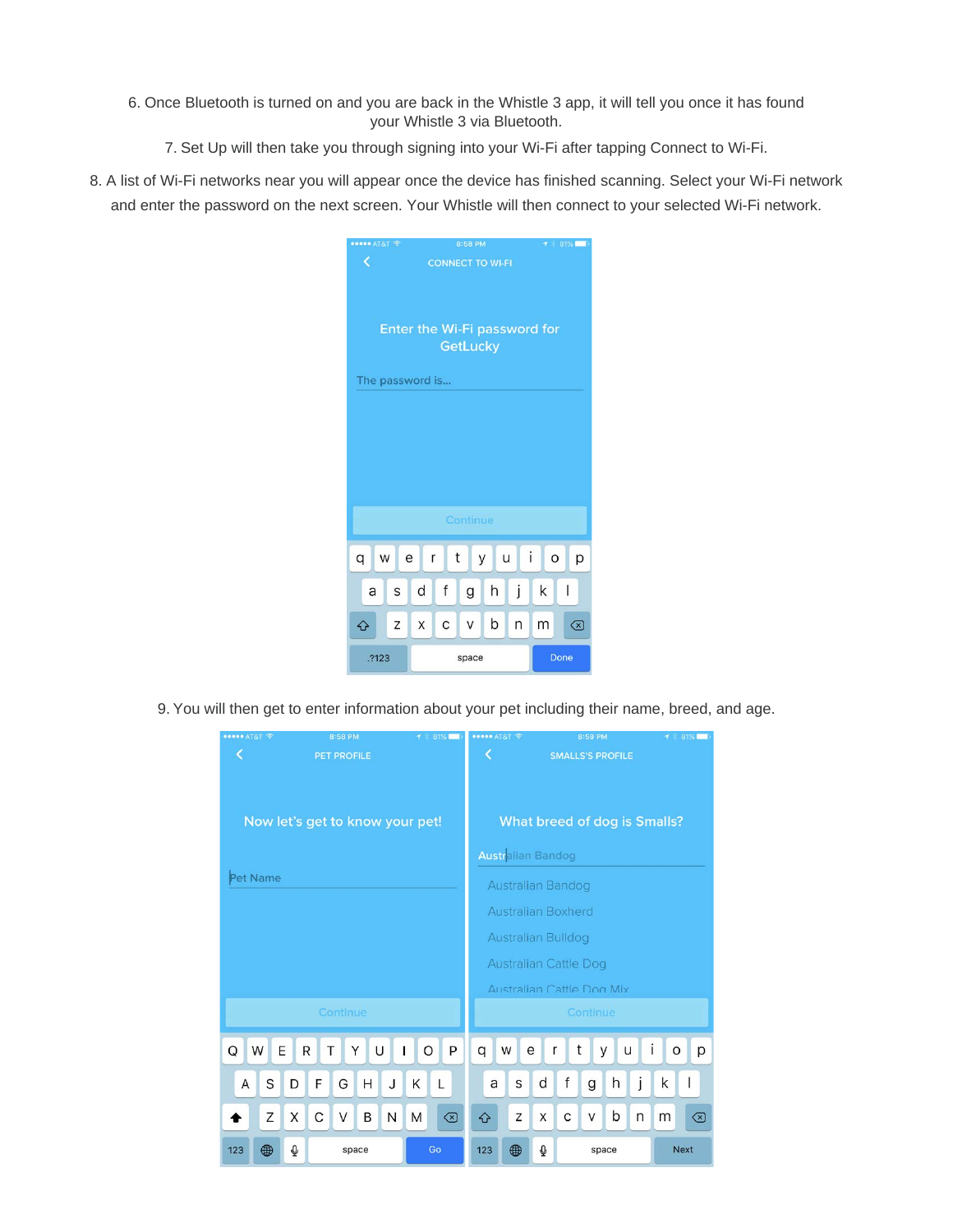10. Once you have answered all the questions about your pet, you will answer some questions about yourself.

| ····· AT&T ←                                                         |                    |   |   | 8:59 PM |       |   |   | $81\%$      |
|----------------------------------------------------------------------|--------------------|---|---|---------|-------|---|---|-------------|
| ∢                                                                    | <b>HUMAN STUFF</b> |   |   |         |       |   |   |             |
|                                                                      |                    |   |   |         |       |   |   |             |
|                                                                      |                    |   |   |         |       |   |   |             |
| Now let's get to know you!                                           |                    |   |   |         |       |   |   |             |
| <b>First Name</b>                                                    |                    |   |   |         |       |   |   |             |
| <b>Last Name</b>                                                     |                    |   |   |         |       |   |   |             |
|                                                                      |                    |   |   |         |       |   |   |             |
|                                                                      |                    |   |   |         |       |   |   |             |
|                                                                      |                    |   |   |         |       |   |   |             |
|                                                                      |                    |   |   |         |       |   |   |             |
| Continue                                                             |                    |   |   |         |       |   |   |             |
| U<br>$\circ$<br>E<br>R<br>$\top$<br>Y<br>$\mathbf{1}$<br>P<br>Q<br>W |                    |   |   |         |       |   |   |             |
|                                                                      |                    |   |   |         |       |   |   |             |
| Α                                                                    | S                  | D | F | G       | Η     | J | Κ | L           |
|                                                                      | Ζ                  | X | C | $\vee$  | B     | N | M | ⊗           |
| 123                                                                  | ⊕                  | ℚ |   |         | space |   |   | <b>Next</b> |

11. You will then select your choice of subscription and enter your credit card information.